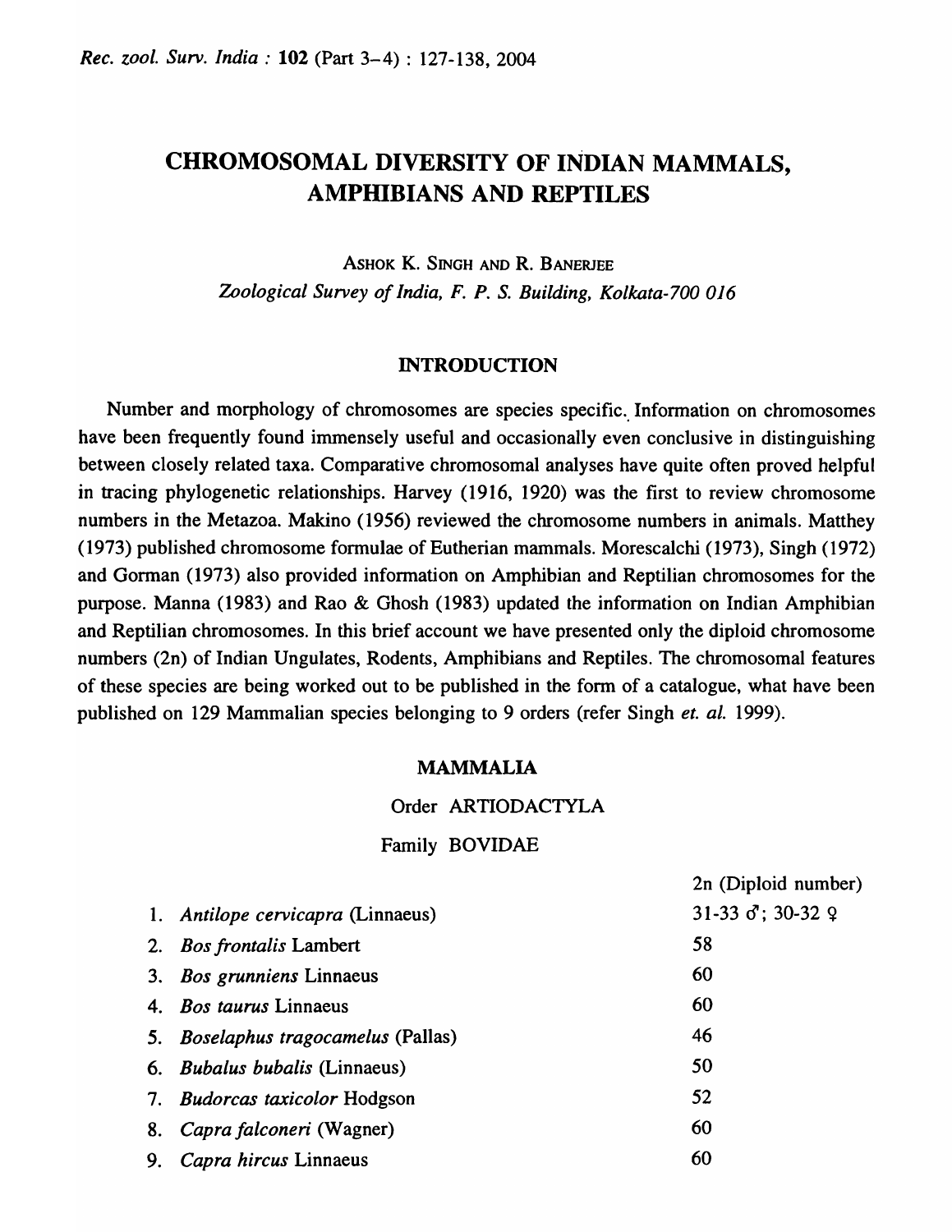| 10. | Capra ibex Linnaeus                         | 60                                           |
|-----|---------------------------------------------|----------------------------------------------|
| 11. | Gazella dorcas (Linnaeus)                   | $31 \text{ } \sigma$ ; $30 \text{ } \varphi$ |
| 12. | Hemitragus jemlahicus (H. Smith)            | 48                                           |
| 13. | Nemorhaedus goral (Hardwicke)               | 55                                           |
| 14. | Oryx gazella (Linnaeus)                     | 56                                           |
| 15. | Ovis ammon (Linnaeus)                       | 58                                           |
| 16. | Ovis aries Linnaeus                         | 54                                           |
| 17. | <i>Pseudois nayaur</i> (Hodgson)            | 54                                           |
| 18. | <i>Tetracerus quadricornis</i> (Blainville) | 38                                           |
|     | Family CAMELIDAE                            |                                              |
| 19. | Camelus bactrianus Linnaeus                 | 74                                           |
| 20. | Camelus dromedarius Linnaeus                | 74                                           |
|     | Family CERVIDAE                             |                                              |
| 21. | Cervus axis Erxleben                        | 66                                           |
| 22. | Cervus duvauceli G. Cuvier                  | 56                                           |
| 23. | Cervus elaphus Linnaeus                     | 68                                           |
| 24. | Cervus eldi M'Clelland                      | 58                                           |
| 25. | Cervus porcinus (Zimmermann)                | 68                                           |
|     | 26. Cervus unicolor (Kerr)                  | 64-65                                        |
|     | 27. Muntiacus muntjak (Zimmermann)          | 69;70                                        |
|     | Family SUIDAE                               |                                              |
|     | 28. Sus salvanius (Hodgson)                 | 38                                           |
| 29. | Sus scrofa Linnaeus                         | 38                                           |
|     | Order PERISSODACTYLA                        |                                              |
|     | Family EQUIDAE                              |                                              |
| 1.  | Equus asinus Linnaeus                       | 62                                           |
| 2.  | Equus caballus Linnaeus                     | 64                                           |
| 3.  | Equus onager Boddaert                       | 56                                           |
|     | Family RHINOCEROTIDAE                       |                                              |

|  | 4. Rhinoceros unicornis Linnaeus |  |
|--|----------------------------------|--|
|--|----------------------------------|--|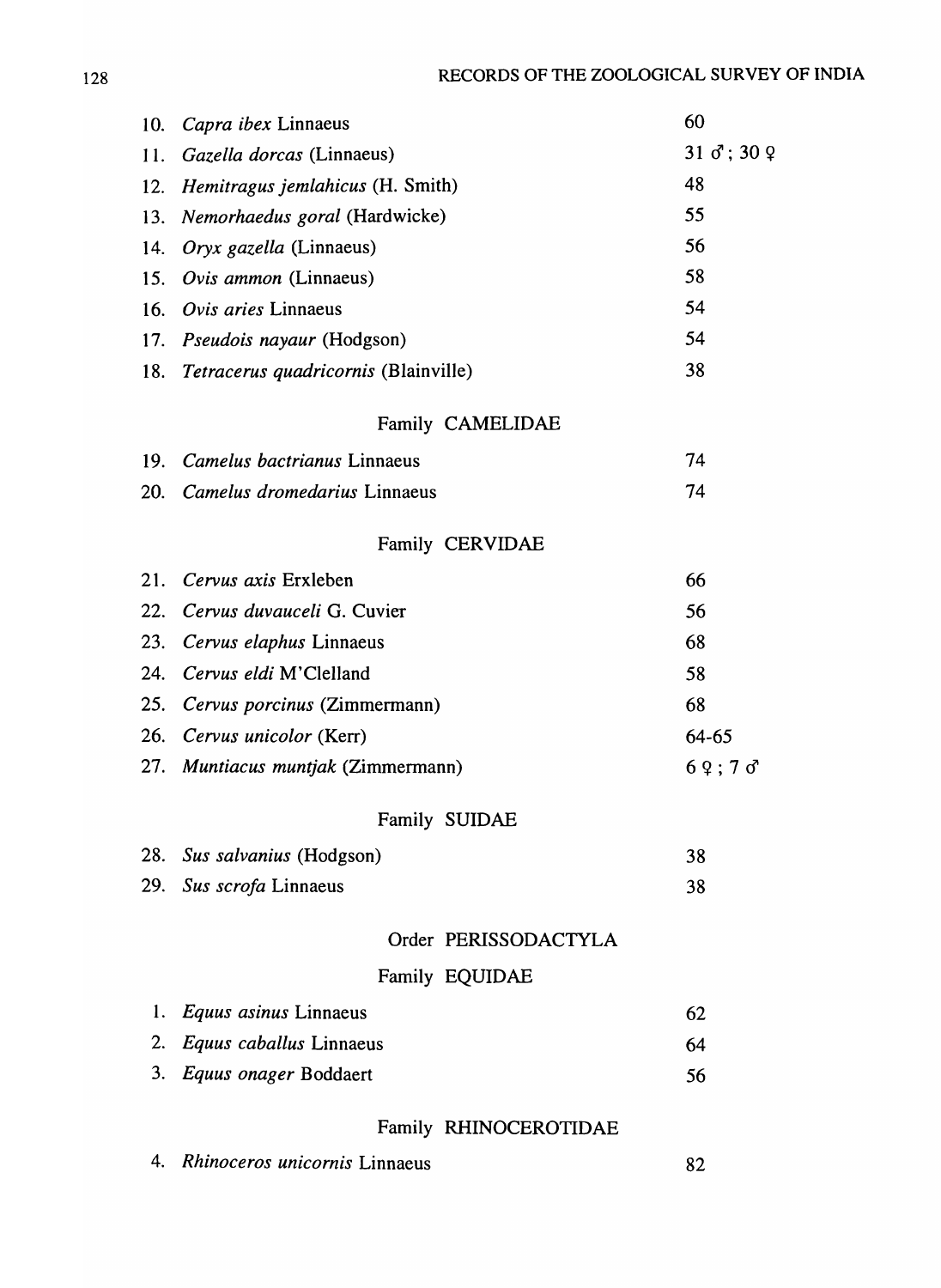# Order RODENTIA

# Family ARVICOLIDAE

| 1.  | Alticola roylei Gray                         | 56                     |
|-----|----------------------------------------------|------------------------|
|     | Family CAVIIDAE                              |                        |
| 2.  | Cavia porcellus (Linnaeus)                   | 64                     |
|     | Family CRICETIDAE                            |                        |
| 3.  | Meriones hurrianae Jerdon                    | 40                     |
| 4.  | Tatera indica (Hardwicke)                    | 66, 68                 |
|     | Family HYSTRICIDAE                           |                        |
| 5.  | Hystrix indica Kerr                          | 66                     |
|     | Family MURIDAE                               |                        |
| 6.  | Apodemus sylvaticus (Linnaeus)               | 48                     |
| 7.  | Bandicota bengalensis (Gray & Hardwicke)     | 42, 44                 |
| 8.  | Bandicota indica (Bechstein)                 | 42, 44-47              |
| 9.  | Berylmus bowersi (Anderson)                  | 40                     |
| 10. | Berylmus mackenziei (Thomas)                 | 40                     |
| 11. | Chiropodomys gliroides (Blyth)               | 28                     |
| 12. | Cremnomys blanfordi (Thomas)                 | 36                     |
| 13. | Cremnomys cutchicus Wroughton                | 36                     |
| 14. | Golunda ellioti Gray                         | 50, 52, 54             |
| 15. | Leopoldamys edwardsi (Thomas)                | 42                     |
| 16. | Leopoldamys sabanus (Thomas)                 | 42                     |
| 17. | <i>Micromys mimutus</i> (Pallas)             | 68                     |
| 18. | <i>Millardia gleadowi</i> (Murray)           | 40                     |
| 19. | Millardia meltada (Gray)                     | 50, 52                 |
| 20. | Mus booduga (Gray)                           | 40                     |
| 21. | Mus castaneus Waterhouse                     | 40                     |
| 22. | Mus cervicolor Hodgson                       | 40                     |
| 23. | Mus cookii Ryley                             | 40                     |
| 24. | Mus domesticus Rutty                         | 24, 26, 28, 29, 30, 40 |
| 25. | Mus dunni Wroughton (= Mus terricolor Blyth) | 40                     |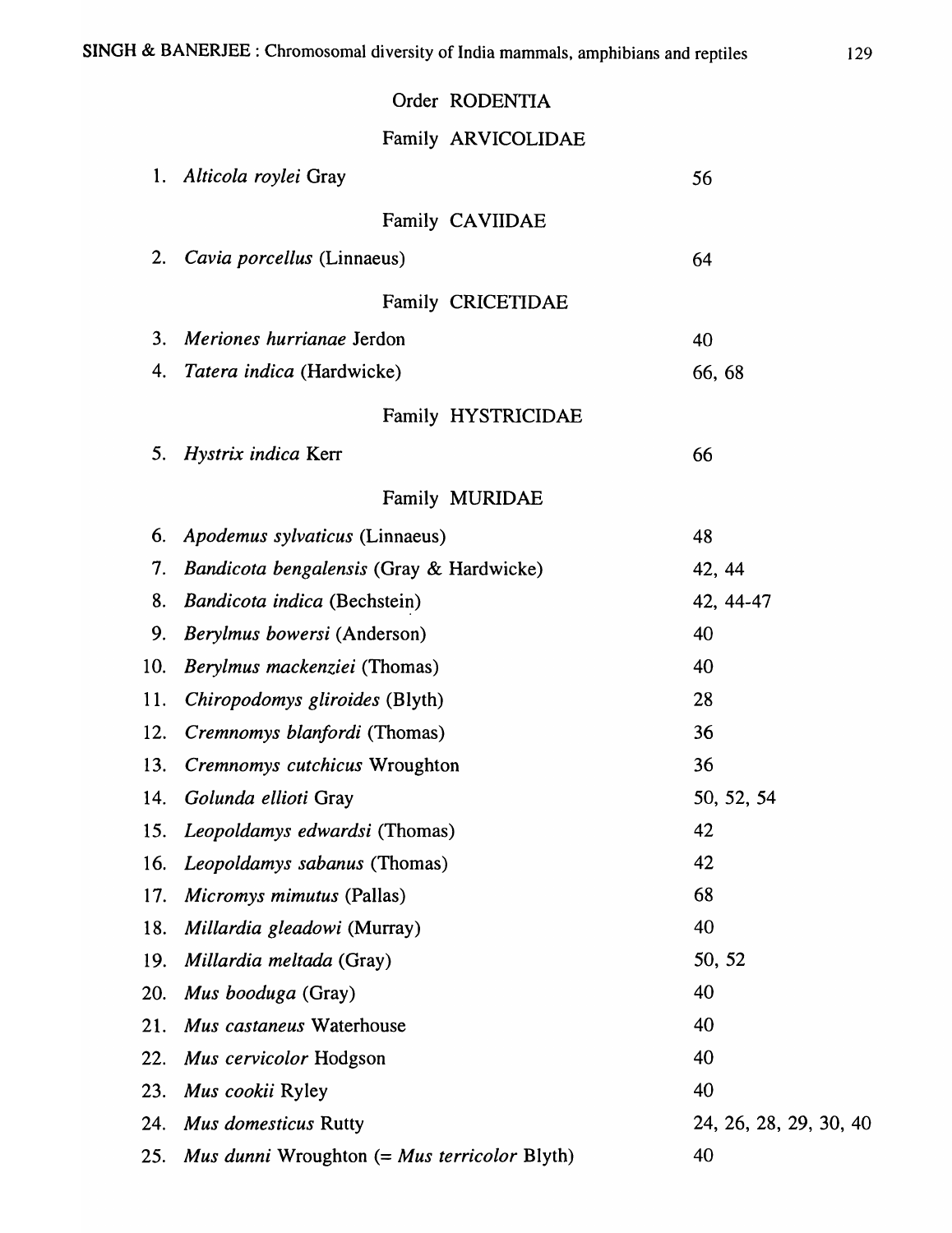| 26.        | Mus musculus Linnaeus                    | 40                         |
|------------|------------------------------------------|----------------------------|
| 27.        | Mus pahari Thomas                        | 40, 48                     |
| 28.        | <b>Mus platythrix Bennett</b>            | 22, 24, 26, 30             |
| 29.        | <i>Mus saxicola</i> Elliot               | 22, 24-26                  |
| 30.        | <i>Nesokia indica</i> (Gray & Hardwicke) | 42                         |
| 31.        | <i>Niviventer fulvescens</i> (Gray)      | 42, 46                     |
| 32.        | Niviventer niviventer (Hodgson)          | 46                         |
| <b>33.</b> | <i>Rattus exulans</i> (Peale)            | 42                         |
| 34.        | Rattus muelleri (Jentink)                | 42                         |
| 35.        | <i>Rattus nitidus</i> (Hodgson)          | 42                         |
| 36.        | Rattus norvegicus (Berkenhout)           | 42                         |
| 37.        | <i>Rattus rattus</i> (Linnaeus)          | 38, 42                     |
| 38.        | <i>Rattus turkestanicus (Satunin)</i>    | 42                         |
| 39.        | Vandeleuria oleracea (Bennett)           | $29\,\sigma$ , $X_1X_2Y$ ; |
|            |                                          | $29QX_1X_1X_2$             |

## Family SCIURIDAE

| 40. Funambulus palmarum (Linnaeus)      | 46, 54 |
|-----------------------------------------|--------|
| 41. Funambulus pennanti wroughton       | 54     |
| 42. Funambulus tristriatus (Waterhouse) | 46     |
| 43. Hylopetes alboniger (Hodgson)       | 38     |
| 44. Hylopetes fimbriatus (Gray)         | 46     |
| 45. Marmota caudata (Geoffroy)          | 38     |
| 46. Petaurista magnificus (Hodgson)     | 38     |
| 47. Petaurista petaurista (Pallas)      | 38     |

## **AMPHIBIA**

## Order ANURA

## Family BUFONIDAE

| 1. <i>Bufo andersonii</i> (Boulenger) | 22 |
|---------------------------------------|----|
| 2. Bufo himalayanus Günther           | 22 |
| 3. Bufo melanostictus Schneider       | 22 |
| 4. Bufo stomaticus Lütken             | 22 |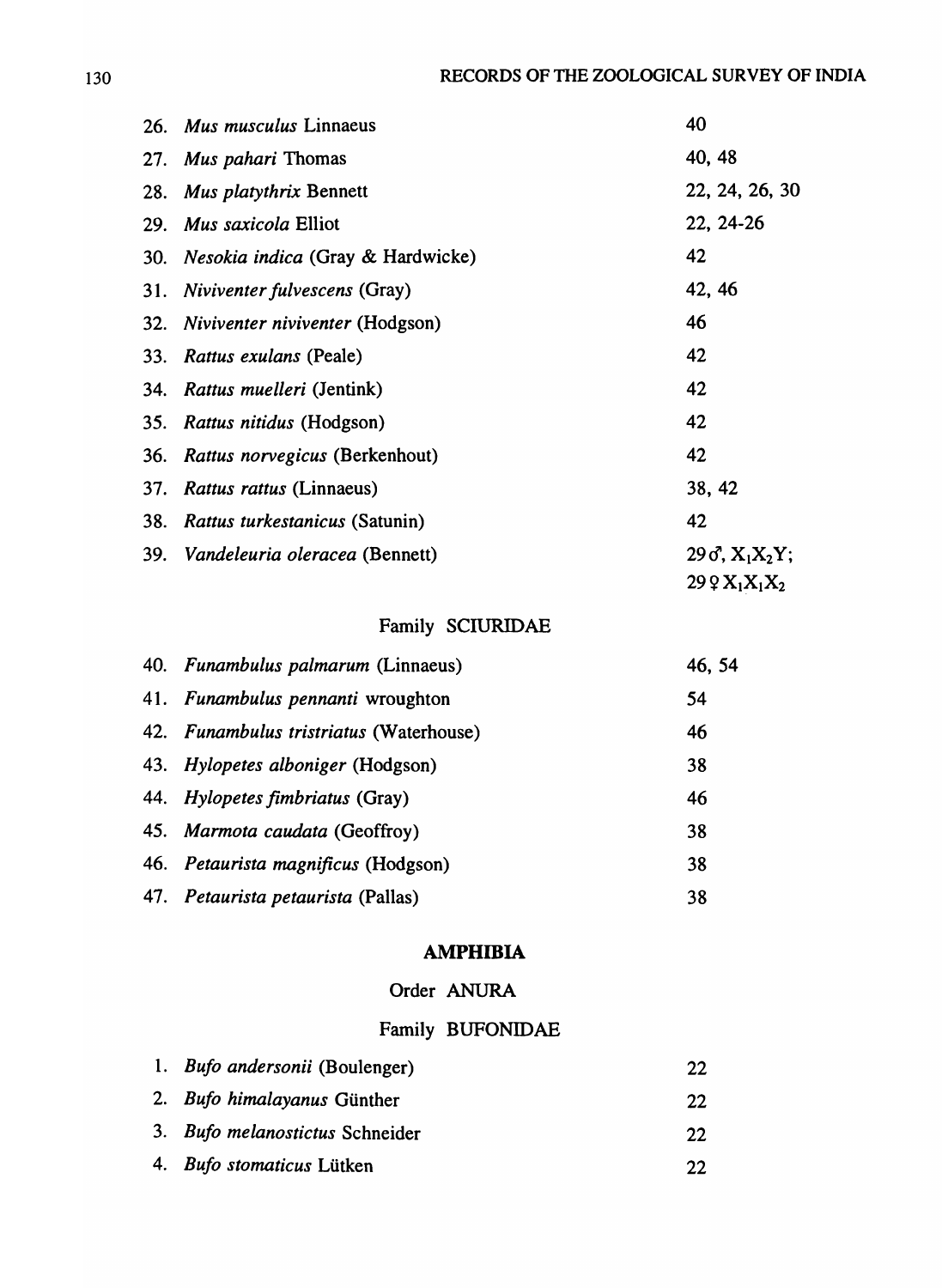## Family MICROHYLIDAE

| 5.  | Kaloula pulchra Gray                       | 28     |
|-----|--------------------------------------------|--------|
| 6.  | Microhyla heymonsi Vogt                    | 24     |
| 7.  | <i>Microhyla ornata</i> (Duméril & Bibron) | 24, 26 |
| 8.  | Ramanella variegata (Stoliczka)            | 26     |
| 9.  | Uperodon globulosus (Günther)              | 26     |
| 10. | Uperodon systoma (Schneider)               | 26     |
|     | Family PELOBATIDAE                         |        |
| 11. | Megophrys lateralis (Anderson)             | 26     |
|     | <b>Family RANIDAE</b>                      |        |
| 12. | Euphlyctis cyanophlyctis (Schneider)       | 26     |
| 13. | Euphlyctis hexadactylus (Lesson)           | 26     |
| 14. | Hoplobatrachus crassus (Jerdon)            | 26     |
| 15. | <i>Hoplobatrachus tigerinus</i> (Daudin)   | 26     |
| 16. | Limnonectes limnocharis (Gravenhorst)      | 26     |
| 17. | Limnonectes macrodon (Duméril & Bibron)    | $-24$  |
| 18. | Occidozyga lima (Gravenhorst)              | 26     |
| 19. | Rana chalconota (Schlegel)                 | 26     |
| 20. | Rana livida (Blyth)                        | 26     |
|     | Family RHACOPHORIDAE                       |        |
|     | 21. Polypedates leucomystax (Gravenhorst)  | 26     |
|     | 22. Polypedates maculatus (Gray)           | 26     |
|     | 23. Rhacophorus reinwardtii (Schlegel)     | 26     |
|     | Order CAUDATA                              |        |
|     | Family SALAMANDRIDAE                       |        |
|     | 24. Pleurodeles verrucosus (Anderson)      | 24     |
|     | Order GYMNOPHIONA                          |        |
|     |                                            |        |
|     | <b>Family CAECILIDAE</b>                   |        |

25. *Gegenophis camosus* (Beddome) 30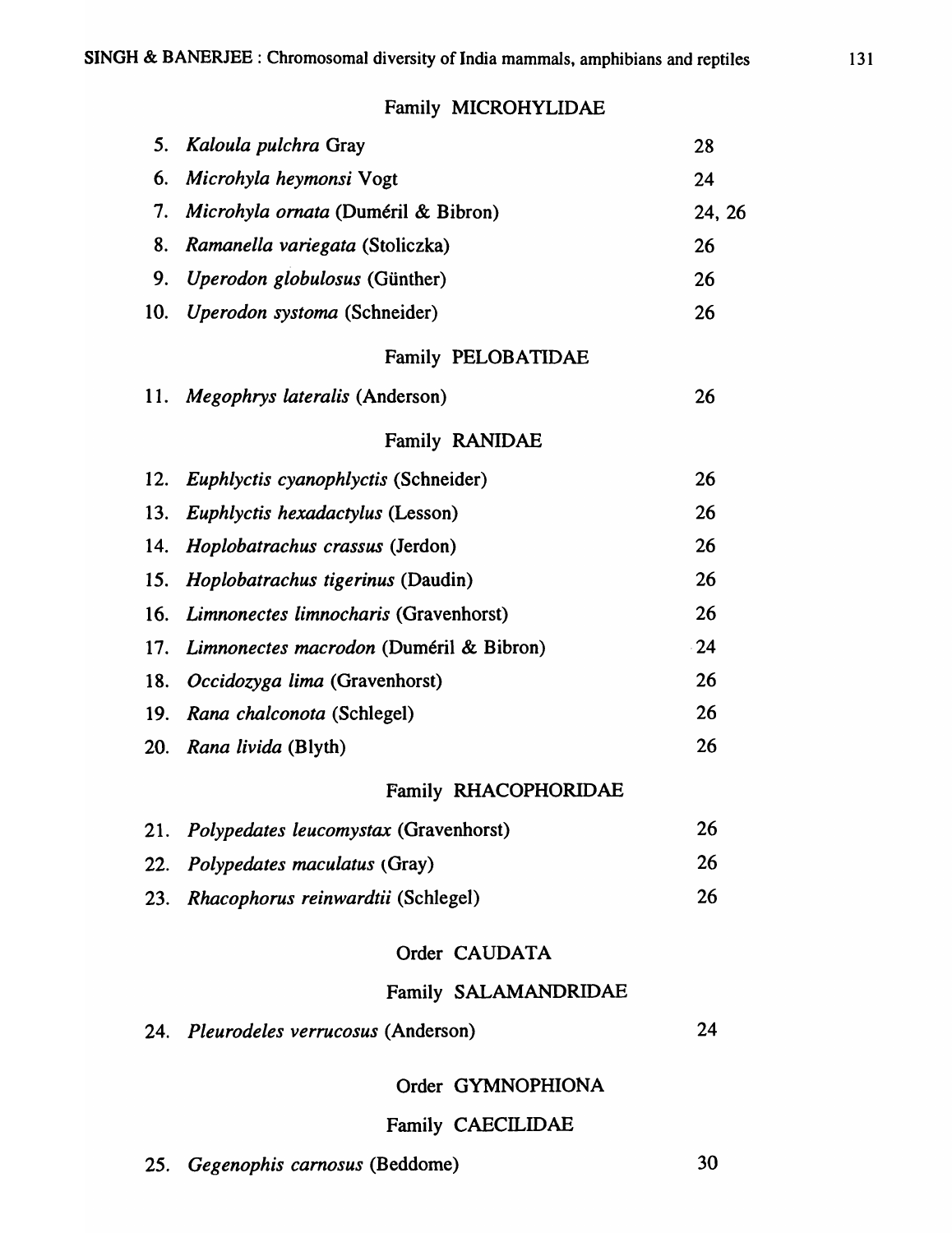# Family ICHTHYOPHIIDAE

|     | 26. Ichthyophis beddomei Peters                             | 42         |
|-----|-------------------------------------------------------------|------------|
|     | Family URAEOTYPHLIDAE                                       |            |
| 27. | Uraeotyphlus menoni Annandale                               | 36         |
| 28. | Uraeotyphlus narayani Seshachar                             | 36         |
|     |                                                             |            |
|     | <b>REPTILIA</b>                                             |            |
|     | Order CROCODYLIA                                            |            |
|     | Family CROCODYLIDAE                                         |            |
| 1.  | <i>Crocodylus palustris</i> Lesson                          | 30         |
| 2.  | Crocodylus porosus Schneider                                | 34         |
|     | Family GAVIALIIDAE                                          |            |
| 3.  | Gavialis gangeticus (Gmelin)                                | 32         |
|     |                                                             |            |
|     | Order SAURIA                                                |            |
|     | Family AGAMIDAE                                             |            |
| 4.  | <i>Bronchocela cristatella</i> (Kuhl)                       | 34         |
| 5.  | Calotes emma Gray                                           | 34         |
| 6.  | Calotes jerdoni Günther                                     | 34         |
| 7.  | Calotes mystaceus Duméril & Bibron                          | 34         |
| 8.  | Calotes versicolor (Daudin)                                 | 32, 34     |
| 9.  | Ceratophora stoddartii Gray                                 | 34         |
| 10. | Cophotis ceylanica Peters                                   | 28         |
| 11. | Japalura variegata Gray                                     | 34         |
| 12. | Laudakia caucasica (Eichwald)                               | 34, 36     |
| 13. | Laudakia himalayana (Steindachner)                          | 36         |
| 14. | Laudakia nupta (De Filippi)                                 | 36         |
| 15. | Laudakia tuberculata (Hardwicke & Gray)                     | 34         |
| 16. | Lyriocephalus scutatus (Linnaeus)                           | 30         |
| 17. | <i>Psammophilus dorsalis</i> (Gray in : Griffith & Pidgeon) | 32         |
| 18. | Ptyctolaemus gularis (Peters)                               | 34         |
| 19. | Sitana ponticeriana Cuvier                                  | 36, 44, 46 |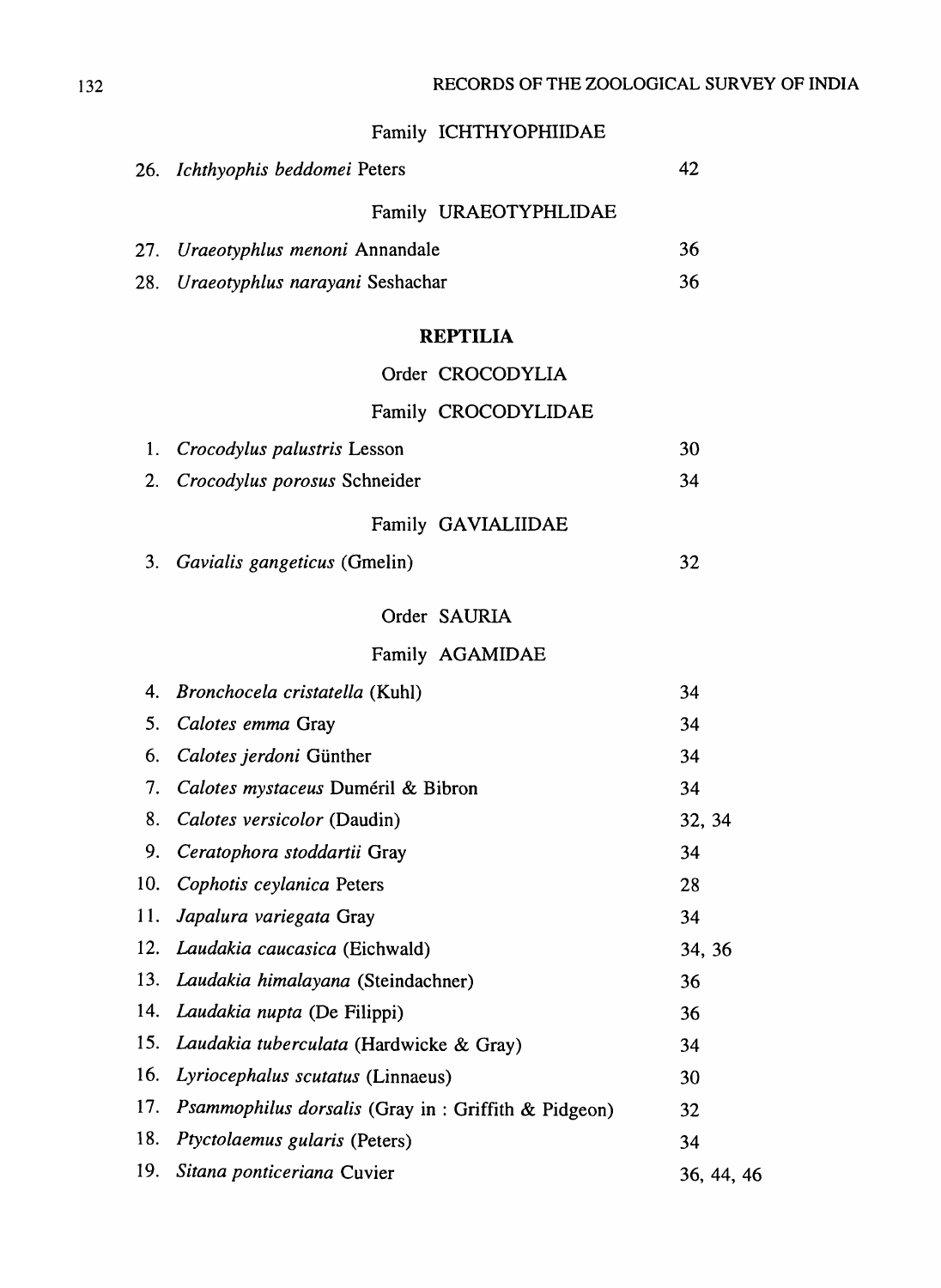| <b>20.</b> | <i>Trapelus ruderatus</i> (Olivier)                                                              | 46         |
|------------|--------------------------------------------------------------------------------------------------|------------|
| 21.        | Uromastyx hardwickii Hardwicke & Gray                                                            | 34, 36     |
|            | Family EUBLEPHARIDAE                                                                             |            |
|            | 22. Eublepharis macularius (Blyth)                                                               | 38         |
|            | Family GEKKONIDAE                                                                                |            |
| 23.        | <b>Bunopus tuberculatus Blanford</b>                                                             | 42         |
| 24.        | Cosymbotus platyurus (Schneider)                                                                 | 46         |
| 25.        | Crossobamon eversmanni (Wiegmann)                                                                | 42         |
| 26.        | Gekko gecko (Linnaeus)                                                                           | 38         |
| 27.        | Gekko smithii (Gray)                                                                             | 38         |
| 28.        | Hemidactylus brookii Gray                                                                        | 40         |
| 29.        | Hemidactylus bowringii (Gray)                                                                    | 46         |
| 30.        | Hemidactylus flaviviridis Rüppell                                                                | 40, 46     |
| 31.        | Hemidactylus frenatus Duméril & Bibron                                                           | 40         |
| 32.        | Hemidactylus garnotii Duméril & Bibron<br>$2n = 3x = 63$ ; $2n = 3x = 42$ ; $2n = 3x = 70$       |            |
| 33.        | <i>Hemidactylus turcicus</i> (Linnaeus)                                                          | 44         |
| 34.        | <i>Lepidodactylus lugubris</i> (Duméril & Bibron)<br>$2n = 3x = 63$ ; $2n = 3x = 66$ ; $2n = 44$ |            |
| 35.        | Ptychozoon kuhli Stejneger                                                                       | 42         |
| 36.        | Teratoscincus scincus (Schlegel)                                                                 | 34, 36     |
|            | Family LACERTIDAE                                                                                |            |
| 37.        | Eremias guttulata (Lichtenstein)                                                                 | 38         |
| 38.        | <i>Eremias persica Blanford</i>                                                                  | 38         |
| 39.        | <i>Eremias velox</i> (Pallas)                                                                    | 38         |
| 40.        | Ophisops elegans Ménétriés                                                                       | 38         |
| 41.        | Takydromus sexlineatus Daudin                                                                    | 38, 40, 42 |
|            | Family SCINCIDAE                                                                                 |            |
| 42.        | Asymblepharus himalayanus (Günther)                                                              | 30         |
| 43.        | <i>Chalcides ocellatus</i> (Forsskál)                                                            | 26, 28     |
| 44.        | Dasia olivacea Gray                                                                              | 32         |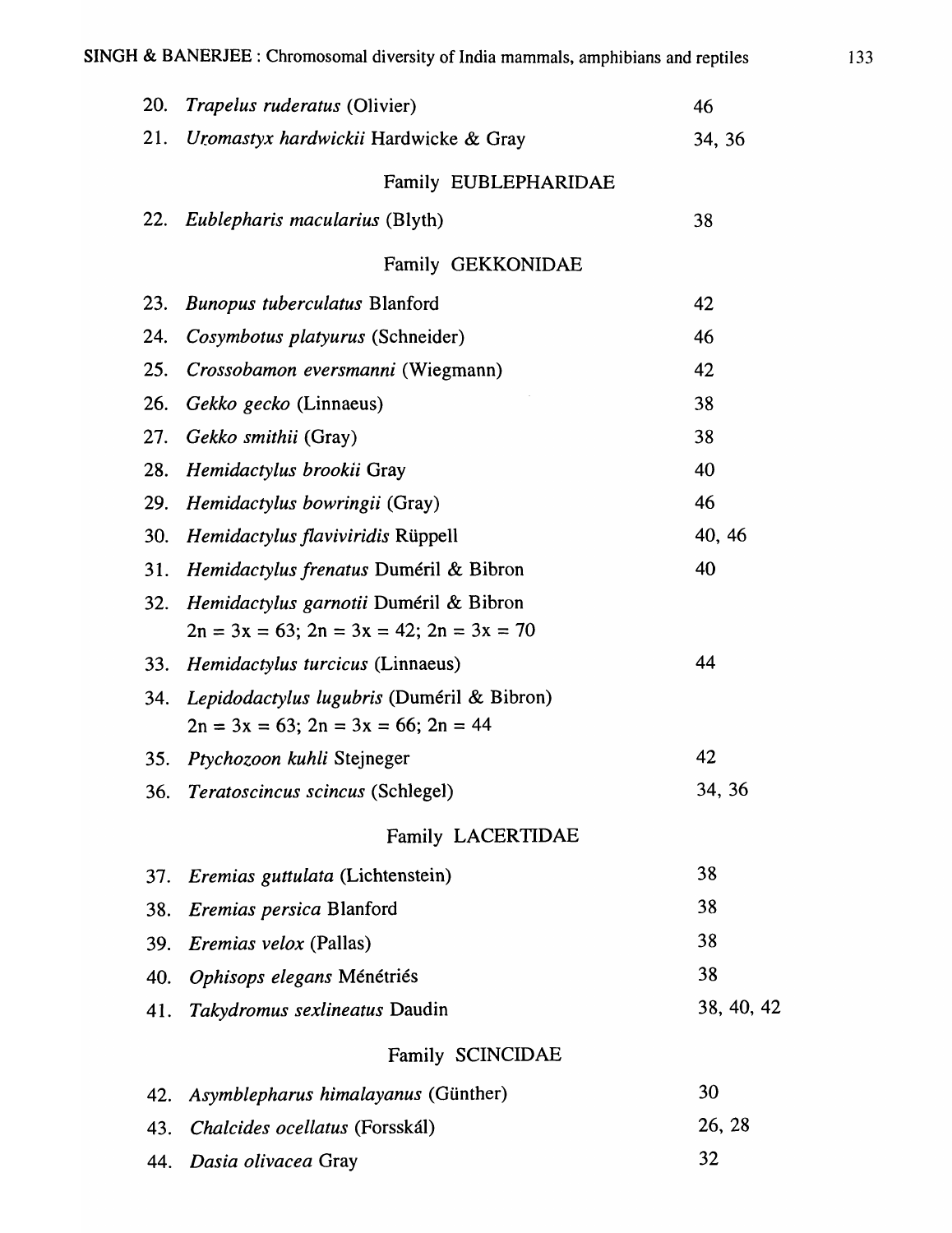|            | 45. Eumeces schneideri schneideri (Daudin)   | 32         |
|------------|----------------------------------------------|------------|
| 46.        | Lygosoma punctata (Gmelin)                   | 24         |
| 47.        | Mabuya aurata (Linnaeus)                     | 32         |
|            | 48. Mabuya carinata (Schneider)              | 30, 32     |
|            | 49. Mabuya macularia (Blyth)                 | 26, 32, 38 |
| 50.        | Mabuya multifasciata (Kuhl)                  | 32         |
| 51.        | Mabuya rudis Boulenger                       | 32         |
|            | 52. Mabuya rugifera (Stoliczka)              | 32         |
|            | 53. Sphenomorphus indicus (Gray)             | 28, 30     |
|            | Family VARANIDAE                             |            |
| 54.        | Varanus bengalensis (Daudin)                 | 40         |
| 55.        | <i>Varanus flavescens</i> (Hardwicke & Gray) | 40         |
| 56.        | <i>Varanus griseus</i> (Daudin)              | 40         |
|            | 57. Varanus salvator (Laurenti)              | 40         |
|            | Order SERPENTES                              |            |
|            |                                              |            |
|            | Family ACROCHORDIDAE                         |            |
|            | 58. Acrochordus granulatus (Schneider)       | 36         |
|            | Family BOIDAE                                |            |
| 59.        | Eryx conicus (Schneider)                     | 34         |
| 60.        | Eryx johnii (Russell)                        | 34         |
|            | 61. Python molurus (Linnaeus)                | 36         |
|            | Family COLUBRIDAE                            |            |
| <b>62.</b> | Ahaetulla nasuta (Lacepéde)                  | 36         |
| 63.        | Amphiesma stolatum (Linnaeus)                | 36         |
| 64.        | Argyrogena fasciolata (Shaw)                 | 36         |
| 65.        | Boiga forsteni (Duméril, Bibron & Duméril)   | 36         |
| 66.        | Boiga trigonata (Schneider in : Bechstein)   | 36         |
| 67.        | Cerberus rynchops (Schneider)                | 36, 38     |
| 68.        | Chrysopelea ornata (Shaw)                    | 36, 40     |
| 69.        | Dendrelaphis pictus (Gmelin)                 | 36         |
| 70.        | Elaphe mandarina (Cantor)                    | 38         |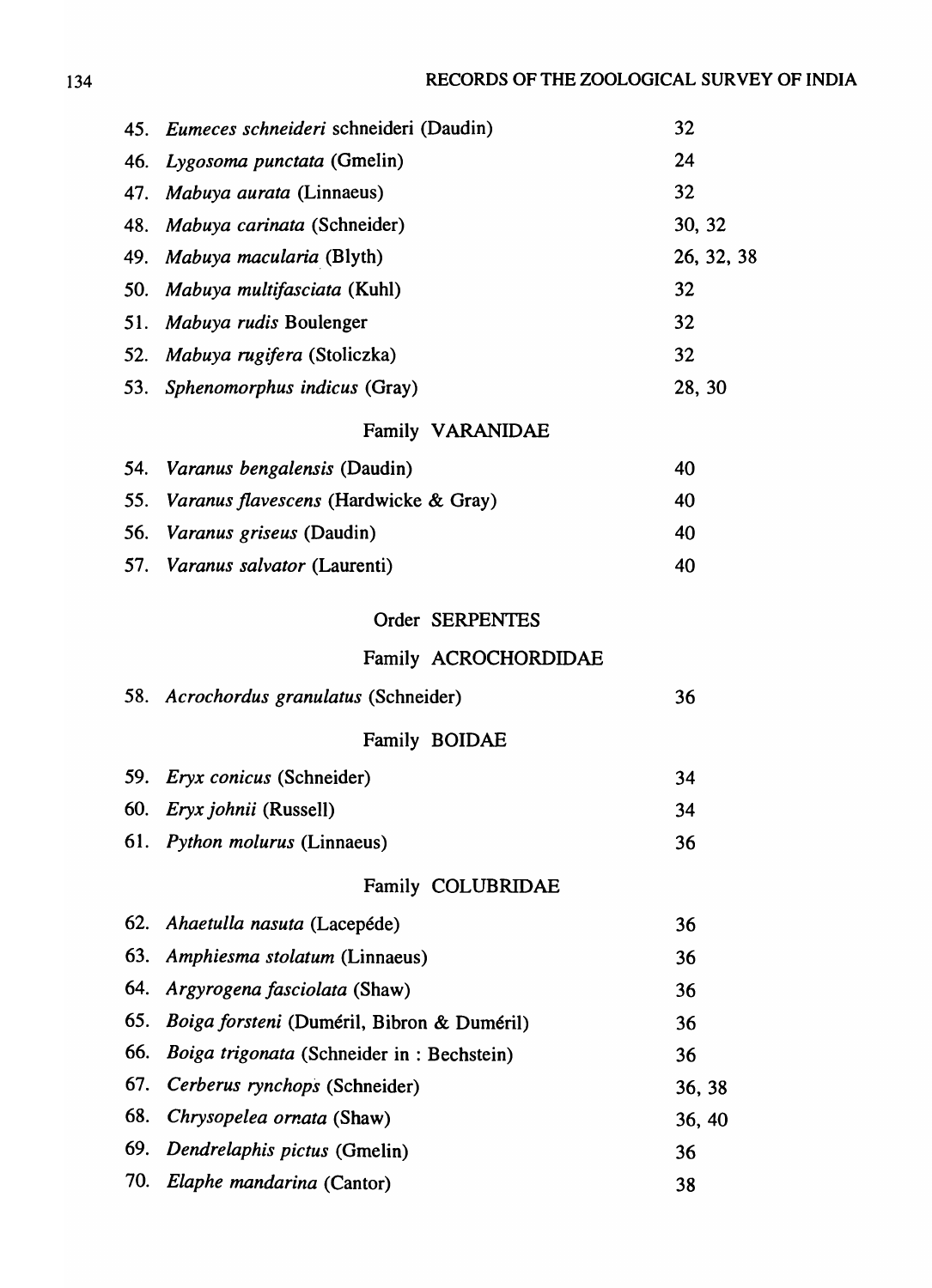| 71. | Elaphe radiata (Schlegel)              | 30                                                                                              |
|-----|----------------------------------------|-------------------------------------------------------------------------------------------------|
| 72. | Elaphe taeniura (Cope)                 | 36                                                                                              |
| 73. | Enhydris enhydris (Schneider)          | 36                                                                                              |
| 74. | Gerarda prevostiana (Eydoux & Gervais) | 36                                                                                              |
| 75. | Lycodon aulicus (Linnaeus)             | 36                                                                                              |
| 76. | <i>Natrix tessellata</i> (Laurenti)    | 34                                                                                              |
| 77. | Oligodon arnensis (Shaw)               | 46                                                                                              |
| 78. | Pseudoxenodon macrops (Blyth)          | 38                                                                                              |
| 79. | Ptyas korros (Schlegel)                | 36                                                                                              |
| 80. | <i>Ptyas mucosus</i> (Linnaeus)        | 34, 36                                                                                          |
| 81. | Xenochrophis piscator (Schneider)      | 40, 42                                                                                          |
|     | 82. Zaocys nigromarginatus (Blyth)     | 34, 36                                                                                          |
|     | Family ELAPIDAE                        |                                                                                                 |
| 83. | Bungarus caeruleus (Schneider)         | 44 $\sigma$ , 43 $\varphi$                                                                      |
| 84. | Bungarus fasciatus (Schneider)         | 38                                                                                              |
| 85. | Naja kaouthia Lesson                   | 38                                                                                              |
| 86. | <i>Naja naja</i> (Linnaeus)            | 38                                                                                              |
|     | Family HYDROPHIIDAE                    |                                                                                                 |
| 87. | Enhydrina schistosa (Daudin)           | $32 \, \delta$ , 33 $\,$                                                                        |
| 88. | Hydrophis cantoris Günther             | 35Q                                                                                             |
| 89. | Hydrophis cyanocinctus Daudin          | $32 \text{ } \mathcal{S}$ , $33 \text{ } \mathcal{Q}$ , $36 \text{ } (\mathcal{S} \mathcal{Q})$ |
| 90. | Hydrophis fasciatus (Schneider)        | 35q                                                                                             |
| 91. | <i>Hydrophis gracilis</i> (Shaw)       | 35q                                                                                             |
| 92. | <i>Hydrophis ornatus</i> (Gray)        | 32                                                                                              |
| 93. | Hydrophis spiralis (Shaw)              | 32 9                                                                                            |
| 94. | Kerilia jerdonii Gray                  | 32                                                                                              |
| 95. | Laticauda colubrina (Schneider)        | 34                                                                                              |
| 96. | Laticauda laticaudata (Linnaeus)       | 40                                                                                              |
| 97. | <i>Pelamis platurus</i> (Linnaeus)     | 38                                                                                              |
| 98. | <i>Praescutata viperina Schmidt</i>    | 32                                                                                              |

## Family TYPHLOPIDAE

99. *Ramphotyphlops braminus* (Daudin)  $2n = 3x = 42$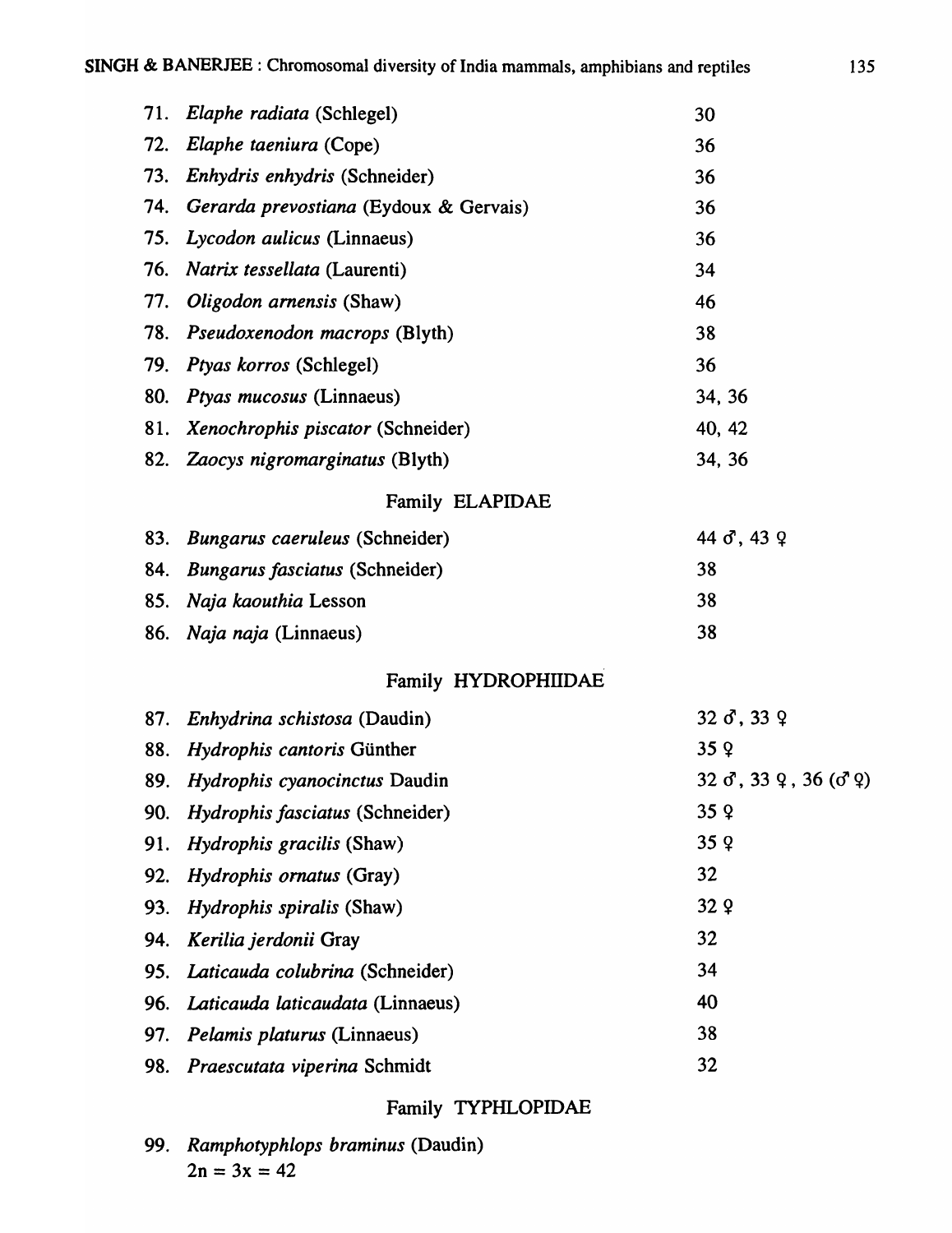# Family VIPERIDAE

|      | 100. Daboia russelii (Shaw & Nodder)      | 36                                       |
|------|-------------------------------------------|------------------------------------------|
|      | 101. Echis carinatus (Schneider)          | 36                                       |
|      | 102. Macrovipera lebetina (Linnaeus)      | 36                                       |
|      | 103. Trimeresurus erythrurus (Cantor)     | 36                                       |
|      | 104. Trimeresurus mucrosquamatus (Cantor) | 36                                       |
|      | 105. Trimeresurus stejnegeri Schmidt      | 36                                       |
|      | 106. Trimeresurus gramineus (Shaw)        | 36                                       |
|      | Family XENOPELTIDAE                       |                                          |
|      | 107. Xenopeltis unicolor Boie             | 36                                       |
|      | Order TESTUDINES                          |                                          |
|      | Family BATAGURIDAE                        |                                          |
|      | 108. Cuora amboinensis (Daudin)           | 50, 52                                   |
|      | 109. Cyclemys oldhamii (Gray)             | $50 - 52$                                |
|      | 110. Kachuga smithii (Gray)               | 48-52                                    |
|      | 111. Kachuga tecta (Bell in : Gray)       | 52                                       |
|      | 112. Melanochelys trijuga (Schweigger)    | 50, 52                                   |
|      | 113. Pyxidea mouhotii (Gray)              | 52                                       |
|      | Family CHELONIIDAE                        |                                          |
|      | 114. Caretta caretta (Linnaeus)           | 52 $\sigma$ , 51 $\varphi$<br>58 8, 57 9 |
|      | 115. Chelonia mydas (Linnaeus)            | 56 $\sigma$ , 55 $9$ ;                   |
|      | 116. Eretmochelys imbricata (Linnaeus)    | 56                                       |
|      | 117. Lepidochelys olivacea (Eschscholtz)  | 52 $\sigma$ , 51 $\sigma$                |
|      |                                           | 58 $\sigma$ , 57 $\varphi$<br>56         |
|      | Family DERMOCHELYIDAE                     |                                          |
|      | 118. Dermochelys coriacea (Vandelli)      | 56                                       |
|      | Family TESTUDINIDAE                       |                                          |
|      | 119. Indotestudo elongata (Blyth)         | 52                                       |
|      | Family TRIONYCHIDAE                       |                                          |
| 120. | Lissemys punctata (Bonnaterre)            | 66                                       |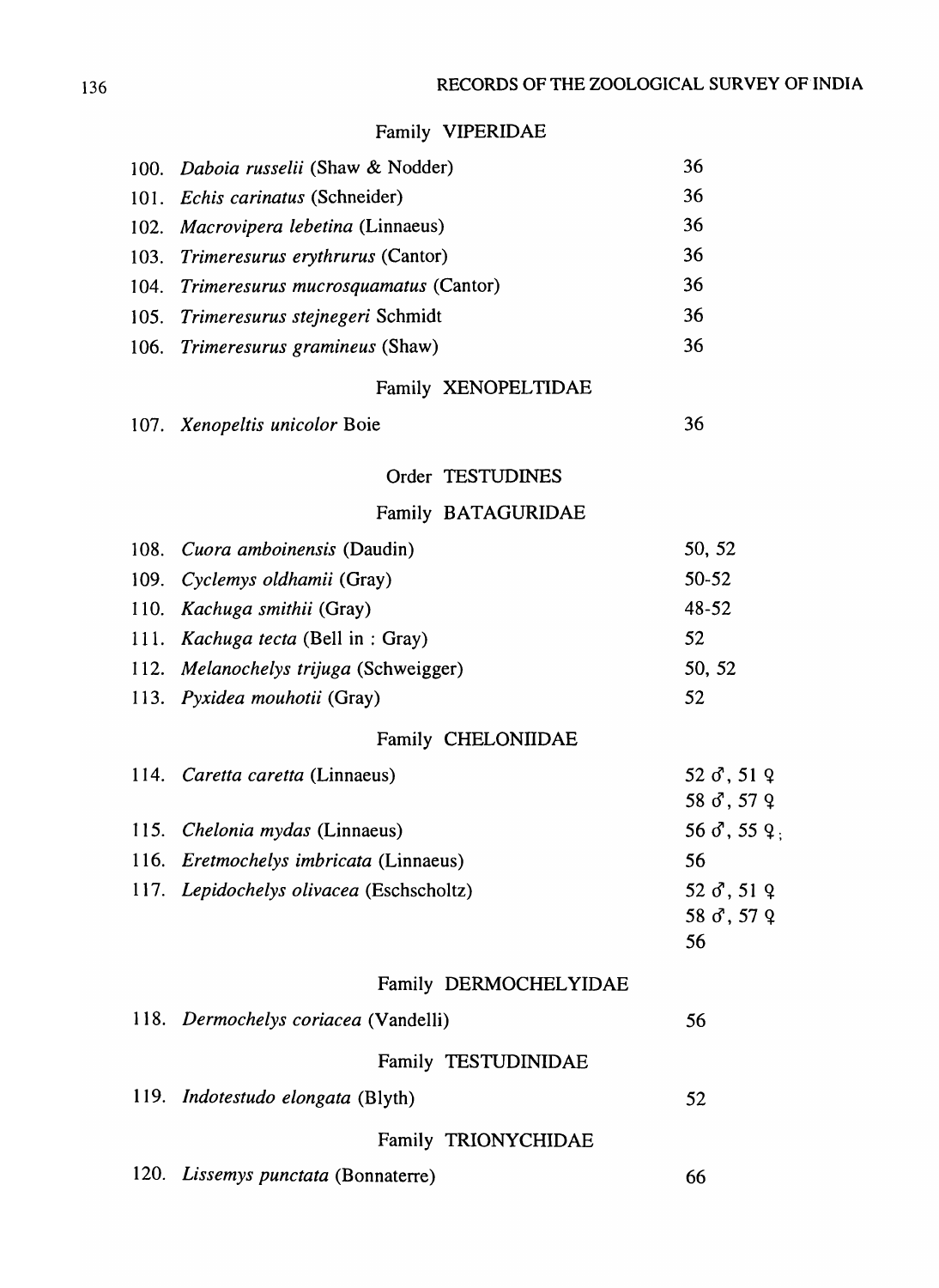### SUMMARY

Chromosome numbers of 228 species reported from the Indian subcontinent have been presented. Mammalia consist of Artiodactyla 29, Perissodactyla 4 and Rodentia 47 species. Amphibia include Anura 24, Caudata 1, and Gymnophiona 4 species. Reptilia the largest group with 119 species are represented by 4 orders *viz.,* Crocodylia 3, Sauria 54, Serpentes 49 and Testudines 13. All these species with diploid numbers have been placed under their different families alphabetically.

#### ACKNOWLEDGEMENTS

We are indebted to Dr. J. R. B. Alfred, Director, Zoological Survey of India, for providing facilities and for his continued interest and encouragement in the work. Prof. Sen Pathak, M. D. Anderson Hospital and Tumor Institute, Houston (USA) and Dr. Lalji Singh, CCMB, Hyderabad have donated their large collection of reprints to Cytotaxonomy Research Laboratory, ZSI. This is great academic help and we express our gratitude to them. We thank Dr. Indraneil Das, Institute of Biodiversity and Environmental Conservation, University of Malaysia and Prof. N. V. Aswathanarayana, Ex-Professor, Department of Zoology, Mysore University, for promptly providing us publications on these animals. The technical assistance of Mr. Swapan Dutta in preparing this manuscript is also acknowledged.

#### REFERENCES

- Gorman, G. C. 1973. The chromosomes of Reptilia, a cytotaxonomic interpretation. IN : *Cytotaxonomy and Vertebrate Evolution.* Chiarelli, A. B. and Capanna E. (Edited): Academic Press, London, New York : 349-424.
- Harvey, E. B. 1916. A review of the chromosome numbers in the Metazoa. J. *Morph.* 28 :
- Harvey, E. B. 1920. A review of the chromosome numbers in Metazoa II. J. *Morph.* 34 : 1-67.
- Makino, S. 1956. A review of the chromosome numbers in anumals. Hokuryukan, Tokyo, Japan.
- Manna, G. K. 1983. Cytogenetic studies in Fishes and Amphibia. IN : *Genetical Research in India. Proc. XV International Congress of Genetics, New Delhi,* I.C.A.R. New Delhi : 244-273.
- Matthey, R. 1973. The chromosome formulae of Eutherian mammals. IN : *Cytotaxonomy and Vertebrate Evolution.* Chiarelli, A. B. and Capanna, E. (Edited) : Academic Press, London, New York: 531-616.
- Morescalchi, A. 1973. Amphibia. IN : *Cytotaxonomy and Vertebrate Evolution.* Chiarelli, A. B. and Capanna, E. (Edited) : Academic Press, London, New York: 233-348.